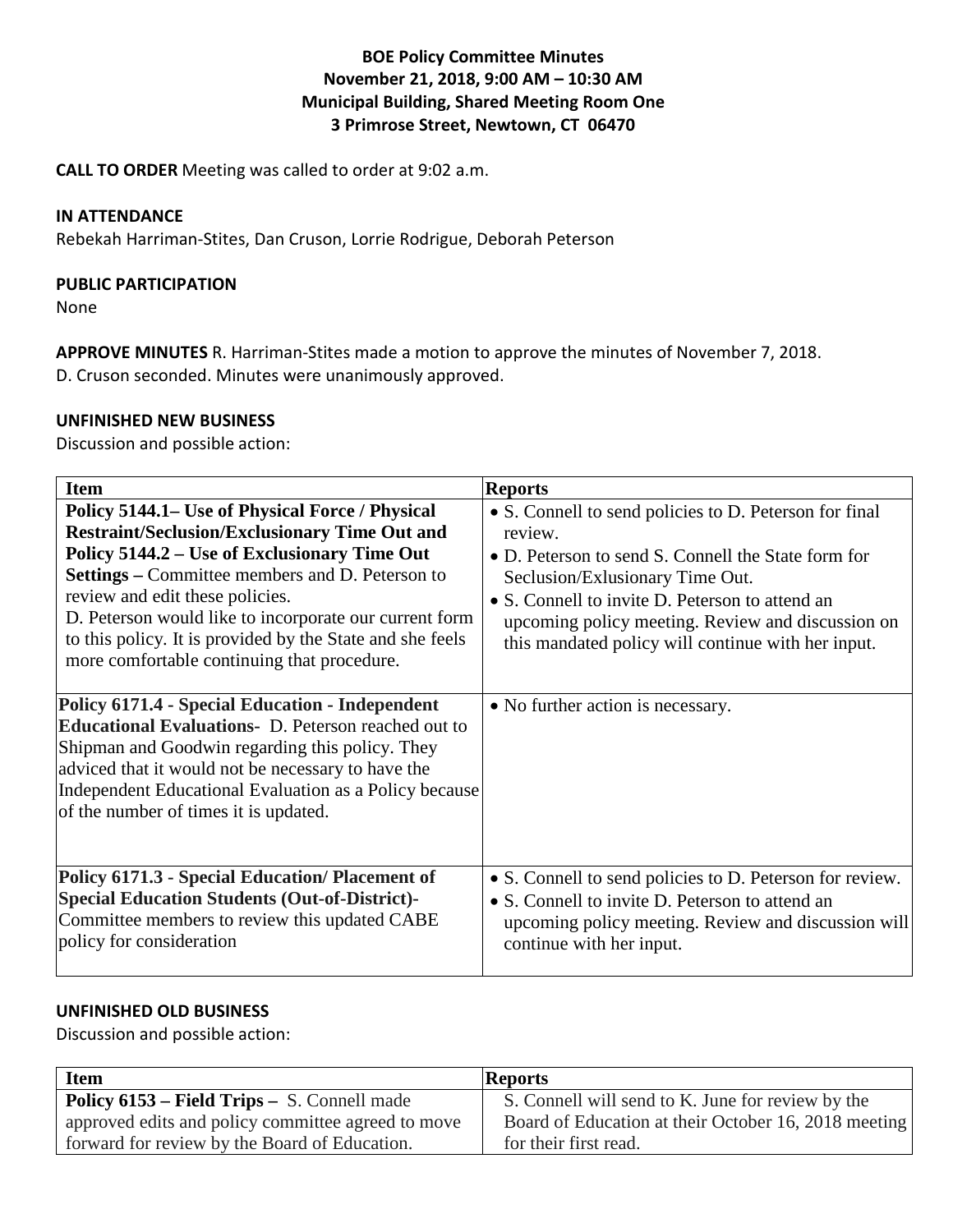| <b>Policy 5141.21 – Administering Medicine - S.</b>        | • S. Connell will send to K. June for review by the  |
|------------------------------------------------------------|------------------------------------------------------|
| Connell made approved edits and policy committee           | Board of Education at their October 16, 2018 meeting |
| agreed to move forward for review by the Board of          | for their first read.                                |
| Education.                                                 |                                                      |
| Policy 4212.42 – Drug and Alcohol Testing for              | • S. Connell will send to K. June for review by the  |
| <b>School Bus Drivers – S. Connell made approved edits</b> | Board of Education at their October 16, 2018 meeting |
| and policy committee agreed to move forward for            | for their first read.                                |
| review by the Board of Education.                          |                                                      |
| Policy 5142.4 – School Resource Officer and Policy         | • S. Connell to send the NPS School Security Officer |
| 1700 – Otherwise Lawful Possession of Firearms on          | Manual to Rich Mills for review.                     |
| <b>School Property</b> – M. Pompano suggested that we use  | • M. Pompano to discuss with Rich Mills              |
| the NPS - School Security Officer Manual for a policy      |                                                      |
| for SSO and ASSOs.                                         |                                                      |

## **NEW BUSINESS**

Discussion and possible action:

| P5141.24- Students with HIV/ARC or AIDS<br>(current NPS Policy 7-700)                                                    | • S. Connell to invite A. Dalton to attend an upcoming<br>policy meeting. Review and discussion will continue<br>with her input. |
|--------------------------------------------------------------------------------------------------------------------------|----------------------------------------------------------------------------------------------------------------------------------|
| P5141.26- Emergency Situation with No Nurse in<br>School (no current NPS policy)                                         | • S. Connell to invite A. Dalton to attend an upcoming<br>policy meeting. Review and discussion will continue<br>with her input. |
| P5141.27- First Aid/Emergency Medical Care - Use<br>of Automatic External Defibrillators (current NPS<br>Policy 4-607.2) | • S. Connell to invite A. Dalton to attend an upcoming<br>policy meeting. Review and discussion will continue<br>with her input. |
| P5141.3- Health Assessments &<br>immunizations (Current NPS Policy 7-102)                                                | • S. Connell to invite A. Dalton to attend an upcoming<br>policy meeting. Review and discussion will continue<br>with her input. |
| P5141.31- Physical Examination for Schools<br><b>Programs (No current NPS Policy)</b>                                    | • S. Connell to invite A. Dalton to attend an upcoming<br>policy meeting. Review and discussion will continue<br>with her input. |
| P5141.32- Postural Screen (No current NPS Policy)                                                                        | • S. Connell to invite A. Dalton to attend an upcoming<br>policy meeting. Review and discussion will continue<br>with her input. |
| P5141.33- Health Records (No current NPS Policy)                                                                         | • S. Connell to invite A. Dalton to attend an upcoming<br>policy meeting. Review and discussion will continue<br>with her input. |

# **UPDATE FROM THE SUPERINTENDENT**

L. Rodrigue requested for S. Connell to reach out to CABE and Shipman & Goodwin for policies referring to Title IX and Title VII. There have been some instances that need to be addressed and it would be helpful for the administrators to have a clear policy referring to these Titles.